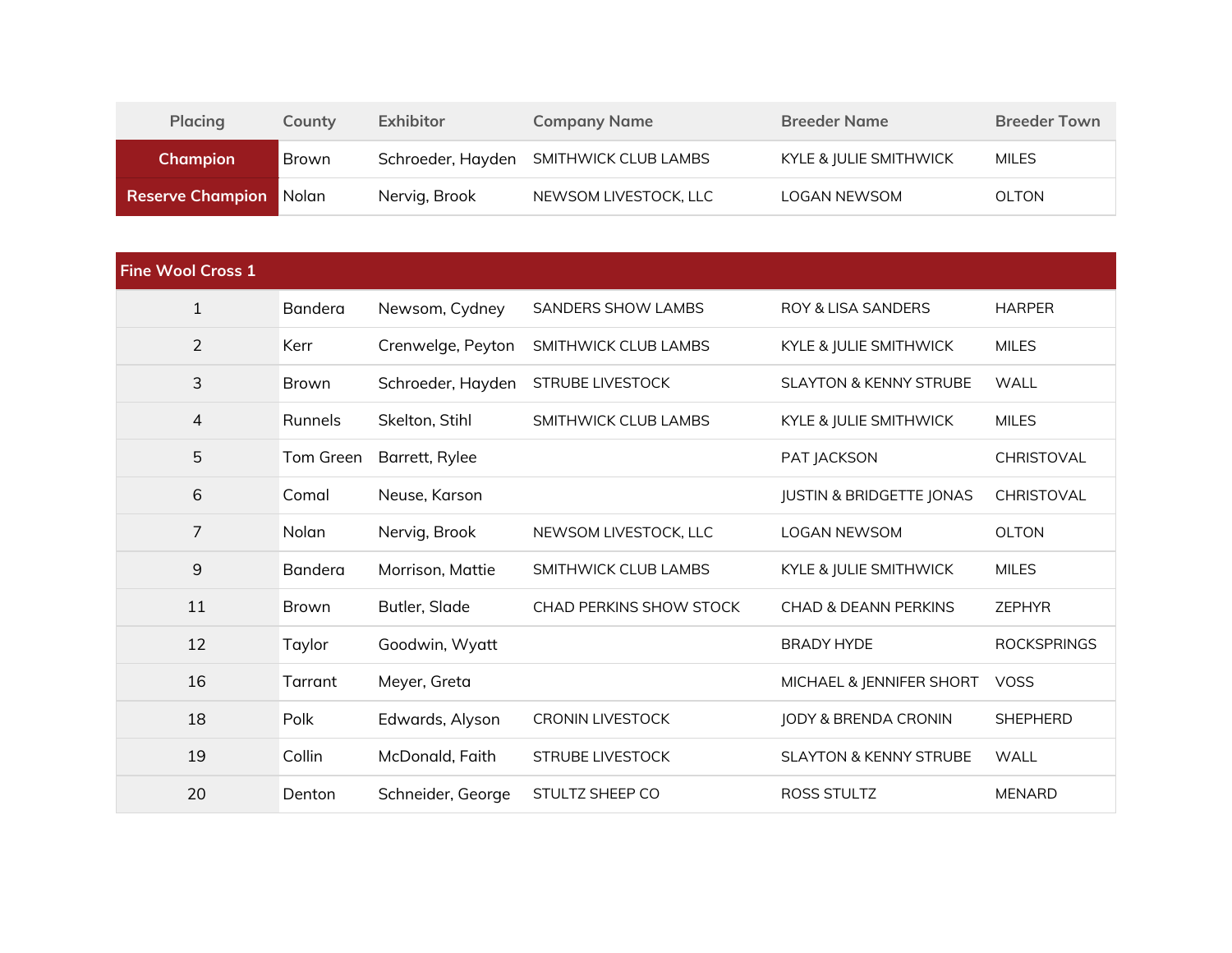| <b>Fine Wool Cross 2</b> |           |                         |                         |                                     |                      |
|--------------------------|-----------|-------------------------|-------------------------|-------------------------------------|----------------------|
| $\mathbf{1}$             | Nolan     | Nervig, Brook           | NEWSOM LIVESTOCK, LLC   | <b>LOGAN NEWSOM</b>                 | <b>OLTON</b>         |
| $\overline{2}$           | Tom Green | <b>Blanek, Steeley</b>  |                         | <b>JUSTIN &amp; BRIDGETTE JONAS</b> | CHRISTOVAL           |
| 3                        | Runnels   | Skelton, Storm          | SMITHWICK CLUB LAMBS    | KYLE & JULIE SMITHWICK              | <b>MILES</b>         |
| $\overline{4}$           | Runnels   | Smithwick, Regan        | SMITHWICK CLUB LAMBS    | KYLE & JULIE SMITHWICK              | <b>MILES</b>         |
| 5                        | Mason     | Stultz, Slone           | <b>STRUBE LIVESTOCK</b> | <b>SLAYTON &amp; KENNY STRUBE</b>   | <b>WALL</b>          |
| 6                        | Kerr      | Crenwelge, Peyton       | SMITHWICK CLUB LAMBS    | KYLE & JULIE SMITHWICK              | <b>MILES</b>         |
| $\overline{7}$           | Taylor    | Vaughn, Dericka         | SMITHWICK CLUB LAMBS    | KYLE & JULIE SMITHWICK              | <b>MILES</b>         |
| 8                        | Bell      | Morris, Macy            | <b>STRUBE LIVESTOCK</b> | <b>SLAYTON &amp; KENNY STRUBE</b>   | <b>WALL</b>          |
| $9\,$                    | Taylor    | Eaton, Talyn            | HORWOOD SHOW LAMBS      | LONNIE HORWOOD                      | <b>STERLING CITY</b> |
| 10                       | Scurry    | Schiffner, Avery        | SMITH FAMILY SHOW LAMBS | <b>DONALD SMITH</b>                 | COLORADO CITY        |
| 11                       |           | Montgomery Camp, Karsyn | HORWOOD SHOW LAMBS      | LONNIE HORWOOD                      | <b>STERLING CITY</b> |
| 12                       | Comal     | Howell, Brooklyn        |                         | <b>JUSTIN &amp; BRIDGETTE JONAS</b> | CHRISTOVAL           |
| 13                       | Crockett  | Bean, Wyatt             |                         | <b>RYAN BEAN</b>                    | <b>OZONA</b>         |
| 14                       | Crockett  | Bean, Claire            |                         | <b>RYAN BEAN</b>                    | <b>OZONA</b>         |
| 15                       | Kaufman   | Murrah, Harlee          |                         | PAT JACKSON                         | CHRISTOVAL           |
| 16                       | Cooke     | Williams, Madelyn       | <b>STRUBE LIVESTOCK</b> | <b>SLAYTON &amp; KENNY STRUBE</b>   | <b>WALL</b>          |
| 17                       | Somervell | Quesenbury, Kalyn       | STRUBE LIVESTOCK        | <b>SLAYTON &amp; KENNY STRUBE</b>   | <b>WALL</b>          |
| 18                       | Ellis     | Tate, Hunter            | RENFROE CLUB LAMBS      | <b>BILLY DELL RENFROE</b>           | <b>OZONA</b>         |
| 20                       | Tarrant   | Phillips, Kole          | <b>LITTLE LAMBS</b>     | <b>DOUG &amp; MICHELLE LITTLE</b>   | <b>BALLINGER</b>     |